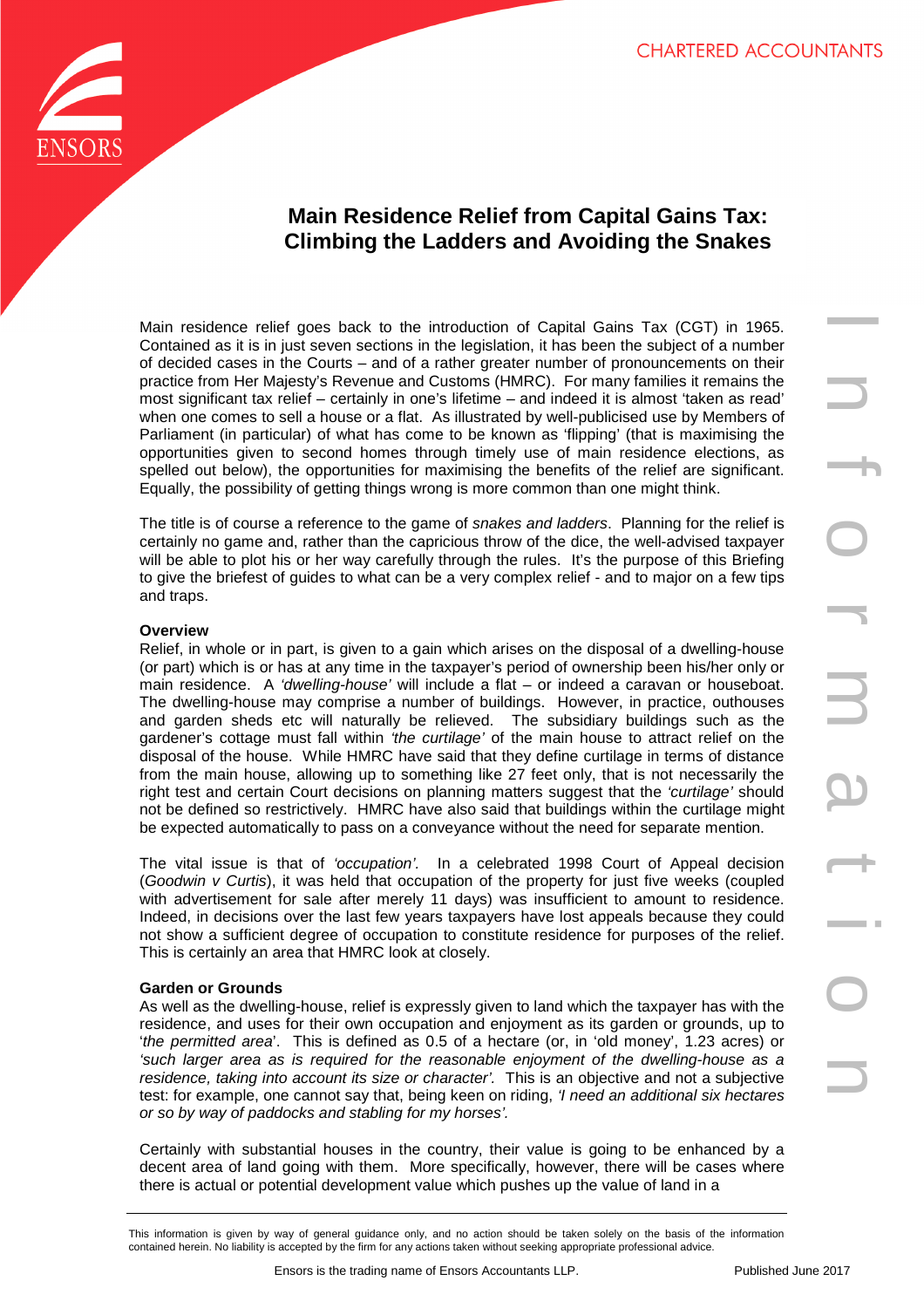particular area. This will increase both the value of the tax relief and therefore the attention of HMRC in challenging claims for garden or grounds. Each case must be taken on its own merits, with the benefit of expert surveyor's evidence as to what is customary for a particular size and character of a house in that part of the country and with good photographic evidence before the house is sold (and, possibly, the land developed).

## **The Period of Ownership**

The base date for Capital Gains Tax is 1 April 1982, which will not present an issue for most taxpayers. And, indeed, the vast majority of people will occupy just one property as their main residence and will straightforwardly get relief on the whole of the gain. But it is the unusual cases which evoke interest and therefore the need for planning. For example, an individual may not have occupied the property as the residence throughout the period of ownership. Expressly by statute, that does not matter to the extent that the non-occupation falls within the last 18 months of ownership, so long as at some point the property has been occupied. Further, by HMRC concession, non-occupation in the first 12 months of ownership (subject to extension by a further 12 months) is allowed, either where the taxpayer is having a house built on the land or where there is alteration or redecoration of the house before occupation is taken up.

Also, statute provides three periods of permitted absence:

- (a) a period or periods not exceeding in total three years;
- (b) any period throughout which the taxpayer was employed outside the UK; and
- (c) any period or periods not exceeding four years in total, throughout which the taxpayer could not reside in the property in consequence either of the situation of his/her place of work or of any reasonable condition imposed by the employer requiring him/her to reside elsewhere.

To benefit from any of these permitted periods there must be a 'time' both before and after the period when the dwelling-house was the only or main residence.

Where the taxpayer has 'job-related' living accommodation apart from the owned property and intends in future to occupy that property as the only or main residence, the period of jobrelated accommodation is treated as though the taxpayer was then occupying the owned house as a residence.

Where there are both relieved and non-relieved periods and the gain must be apportioned, HMRC apply a straight-line basis of apportionment.

## **Lettings**

While the taxpayer is absent from the house it may be let. There is express statutory relief for that part of the gain attributable to the letting insofar as it does not exceed the lesser of (a) the relieved part of the gain and (b) £40,000. Therefore, if the house is let for up to one half of the period of ownership, there would be no restriction on the relief provided that the statutory relieved gain does not exceed £40,000. The relief applies only where the let accommodation forms part of the main residence and is not a separate dwelling. So, for example, a gain arising on the gardener's or caretaker's cottage which falls outside the curtilage of the main house could not benefit from the lettings relief.

Unlike the 'permitted periods of absence' there does not, for lettings relief to operate, need to be a 'time' before and after the period of letting.

#### **Example**

Harry has just sold a flat which he was given by his parents ten years ago, for a gain of £100,000. The flat was used as follows:

• Years 1 and 2: the flat was let before Harry moved in, then being away at university.

This information is given by way of general guidance only, and no action should be taken solely on the basis of the information contained herein. No liability is accepted by the firm for any actions taken without seeking appropriate professional advice.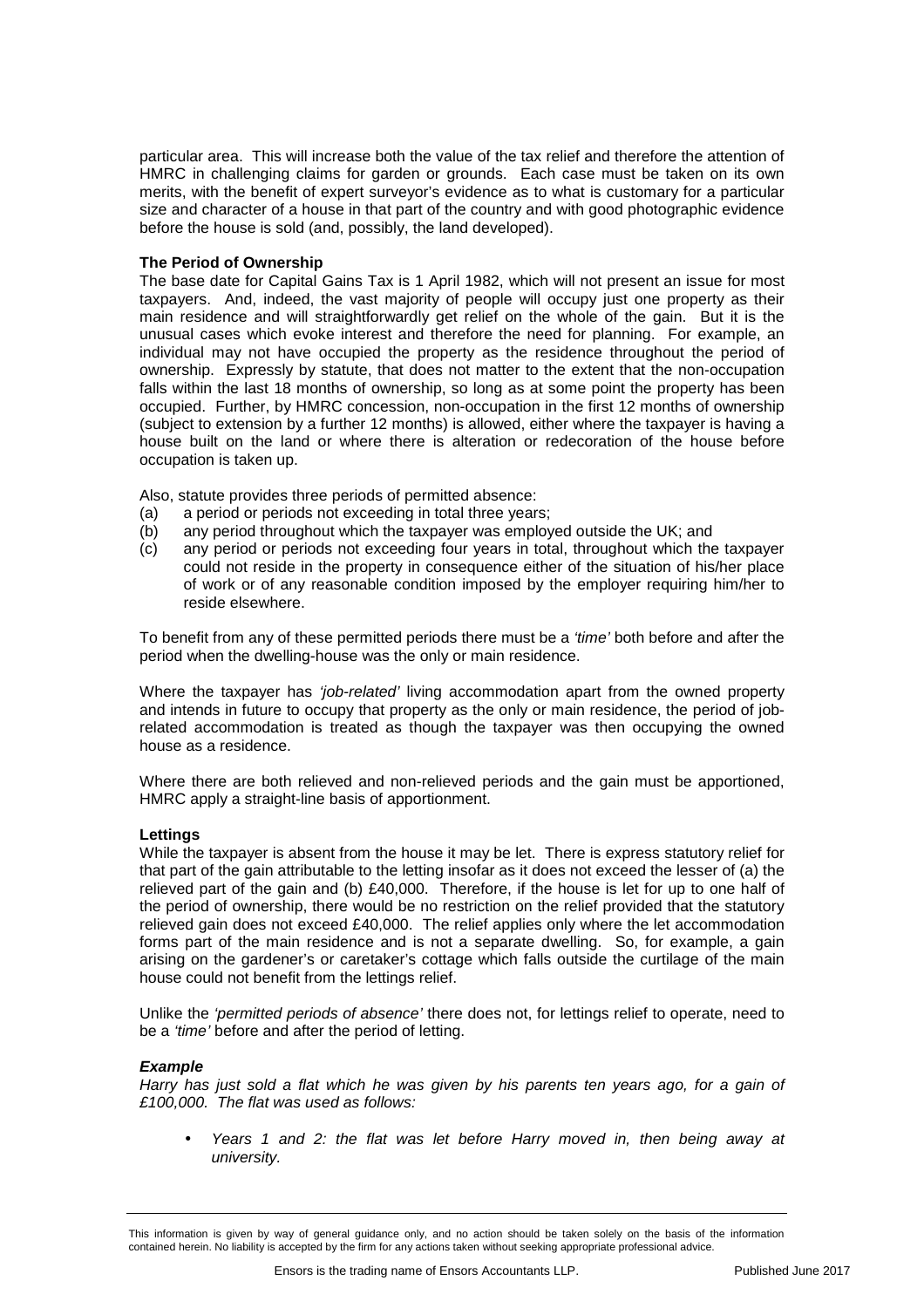- Years 3, 4 and 5: Harry occupied the flat while he was training to become a chartered accountant.
- Years 6 and 7: Harry lived outside the UK for employment purposes, though he kept the flat for his occasional trips back to England (too spasmodic for the flat to amount to a residence). He did not return to live in the flat when the employment came to an end.
- Years 8, 9 and 10: Having got engaged, Harry first lived with and then married Anna, in Anna's family house in the West Country (which she owns).

Only £65,000 of the gain will be relieved. The £20,000 attributable to the period of letting is less than the lesser of (a) the tax-free gain (which is the sum of £30,000 while he was living there and £15,000 for the last 18 months) and (b) £40,000, so £40,000 applying. The gain on the period of actual occupation is obviously relieved. The gain attributable to the two years employed outside the UK is **not** relieved, as after that time, Harry did not occupy the flat as his residence. The gain for part of the final period is relieved, as it falls within the last 18 months of ownership and gives a further £15,000 of relief.

## **Married couples and civil partners**

In general terms husband and wife, while married and living together and, similarly, members of a registered civil partnership can have only one main residence relief running between them. That represents one tax advantage given to unmarried heterosexual couples or samesex couples not in a civil partnership living together (so that, for example, the man owning a flat in London and the woman a house in the country both of which they occupy as a residence, each could get up to full relief on disposal). However, each spouse or partner can get the full benefit of the lettings relief described above.

## **Ownership by personal representatives or trustees**

The disposal of a house by personal representatives (that is, executors or, in the case of an intestacy, administrators) is in the normal case unlikely to throw up a gain over the market value at death. If it does, however, there is a relief in certain circumstances if (broadly) a beneficiary of at least 75% of the sale proceeds has been in occupation. Otherwise any gain will be taxed at 28%, with the benefit of the single person's allowance for the year of death and the two following tax years (£11,100 for 2016/17).

More interesting is the disposal of a dwelling-house by trustees where there has been occupation by a beneficiary at any time in their period of ownership. It does not matter what type of trust is concerned, that is whether it is discretionary or with (a) fixed interest(s) in income. What matters is simply that the property has been the only or main residence of 'a person entitled to occupy it under the terms of the settlement'. There is no pro rata test in the case where just one of a number of beneficiaries occupies the property. Where the occupying beneficiary has more than one residence and an election needs to be made then the trustees must join in the election.

## **The Second Home**

Some people will own more than one residence. The taxpayer is allowed to make a conclusive election between the two (or more) for any period of time as to which one should be treated as the 'only or main residence'. In the case of a married couple (or civil partnership) each of whom has an interest in one or more dwellings, the election is a joint one. In an executor or trust situation, the election must be made jointly with the occupying beneficiary. In the absence of an election the issue will be determined as a matter of fact after the disposal of the first property.

The election should be made as between a particular combination of residences within the two year period after that combination first begins. Once a notice of election has been given to HMRC, it may be varied by a further notice – although the period covered by the further notice cannot start more than two years before the date of that further notice.

This information is given by way of general guidance only, and no action should be taken solely on the basis of the information contained herein. No liability is accepted by the firm for any actions taken without seeking appropriate professional advice.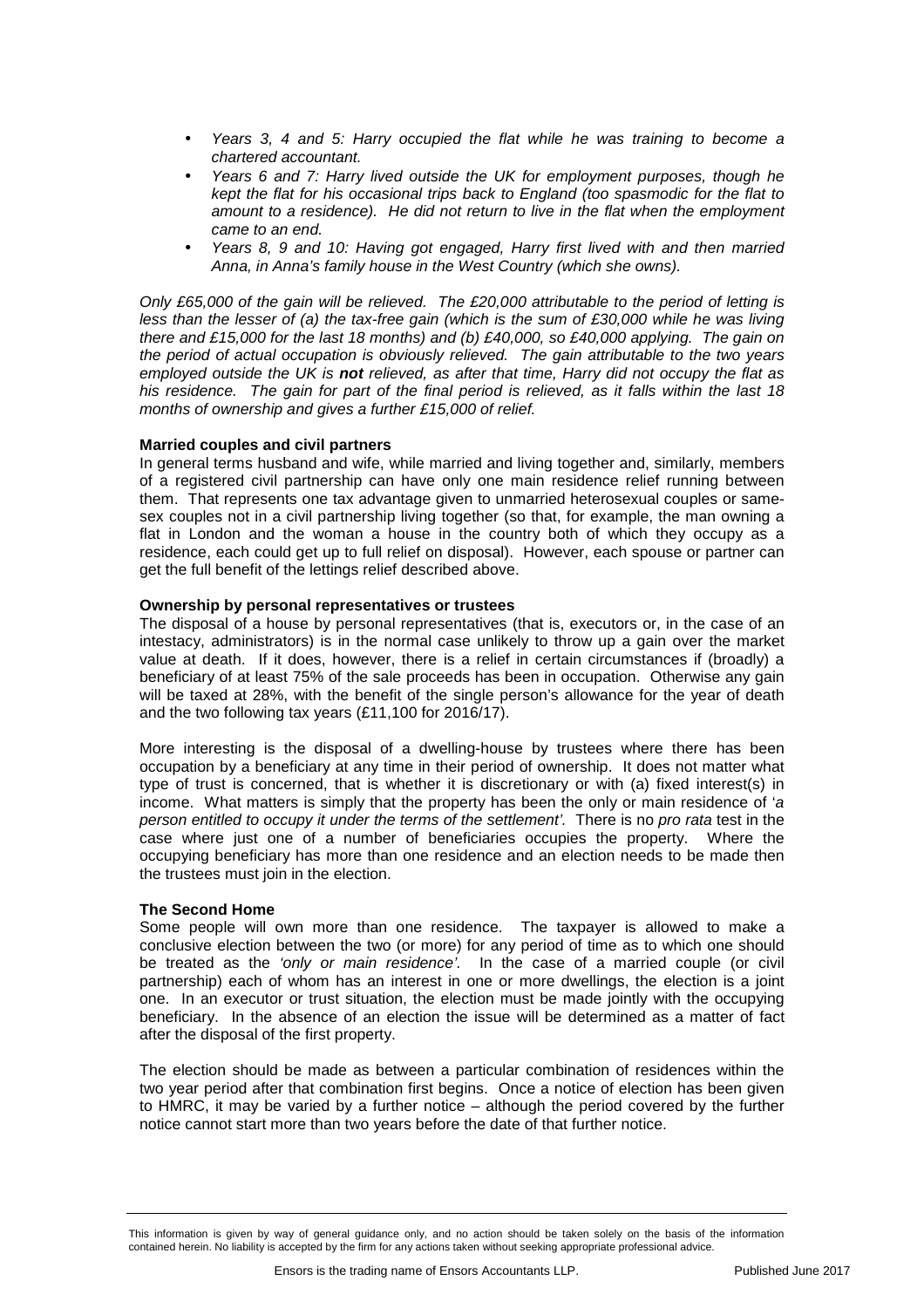While there is an argument that HMRC are wrong in insisting that a notice of election must be made within two years after the particular combination of residences arises, it is obviously sensible to submit the election in time.

One should appreciate that the test for the election is occupation and not ownership. Suppose the taxpayer rents his main residence and owns his subsidiary residence. If. paradoxically, if he fails to elect for the latter to be treated as 'his only or main residence', he will get no relief at all.

The effect of the 18 month rule mentioned under Period of Ownership above can create some interesting planning opportunities.

#### **Example**

James and Caroline are married with a family and spend most of their time in their country house which Caroline inherited from her late mother in 2000. However, they do also spend a certain amount of time in London. Having first stayed with friends they decided in June 2006 to buy a small flat, where they spend between five and ten days (and nights) a month, probably sufficient to constitute a residence. They sold the flat in June 2011. They did, on advice from their accountant, elect on 1 July 2007 that the London flat should be treated as their main residence, which they varied on 1 October 2007 back in favour of the country house their actual main residence. The benefit of so doing (HMRC's own example used to have as sufficient a period of notice of just one week, but this has now been changed to 'a short space of time') is this: 35% of the gain arising on the London flat will be relieved (that is the gain attributable to the 3 months plus the last 18 months, out of a total period of ownership of 60 months). The only detriment is that, if and when Caroline sells her family home, the gain attributable to three months' ownership will not be relieved.

There is an avenue open for second homes showing a large gain to be relieved in very specific circumstances, through the use of furnished holiday accommodation (FHA). To qualify, the property must in brief be:

- let on a commercial basis, that is with a view to a profit;
- available to the public as holiday accommodation for at least 210 days in the tax year; and
- actually let for at least 105 such days, but so that any individual lettings for a continuous period of more than 31 days do not in aggregate exceed 5 months in the tax year.

The property need not be in the UK and can be anywhere within the European Economic Area (broadly the EU plus Norway and Iceland).

#### **Example**

Judy has for many years now owned a second home which shows a significant gain. She gives the cottage to her husband Jim. This is treated as a no gain no loss disposal between them, so that he is treated as acquiring the cottage for the price which Judy paid originally (so preserving the gain in his hands), but on the date of the inter-spouse disposal. Jim would then manage the property as qualifying FHA and after a year or so would give the property to their daughter, Louise, holding over the gain so that again Louise takes on her mother's historic base cost. Louise occupies it as her only or main residence, sells it and gets full relief. While this may seem like 'aggressive planning', in fact, it is perfectly permitted by the legislation and, if done correctly, should attract full relief.

#### **Disqualifications**

#### **The motive test**

Relief is disapplied where the dwelling-house was acquired wholly or partly with a view to realising a gain on its future disposal. Similarly, any part of a gain which is attributable to expenditure incurred wholly or partly with a view to realising a gain does not attract relief. These provisions are rarely applied in practice by HMRC – and are more likely to be so where

This information is given by way of general guidance only, and no action should be taken solely on the basis of the information contained herein. No liability is accepted by the firm for any actions taken without seeking appropriate professional advice.